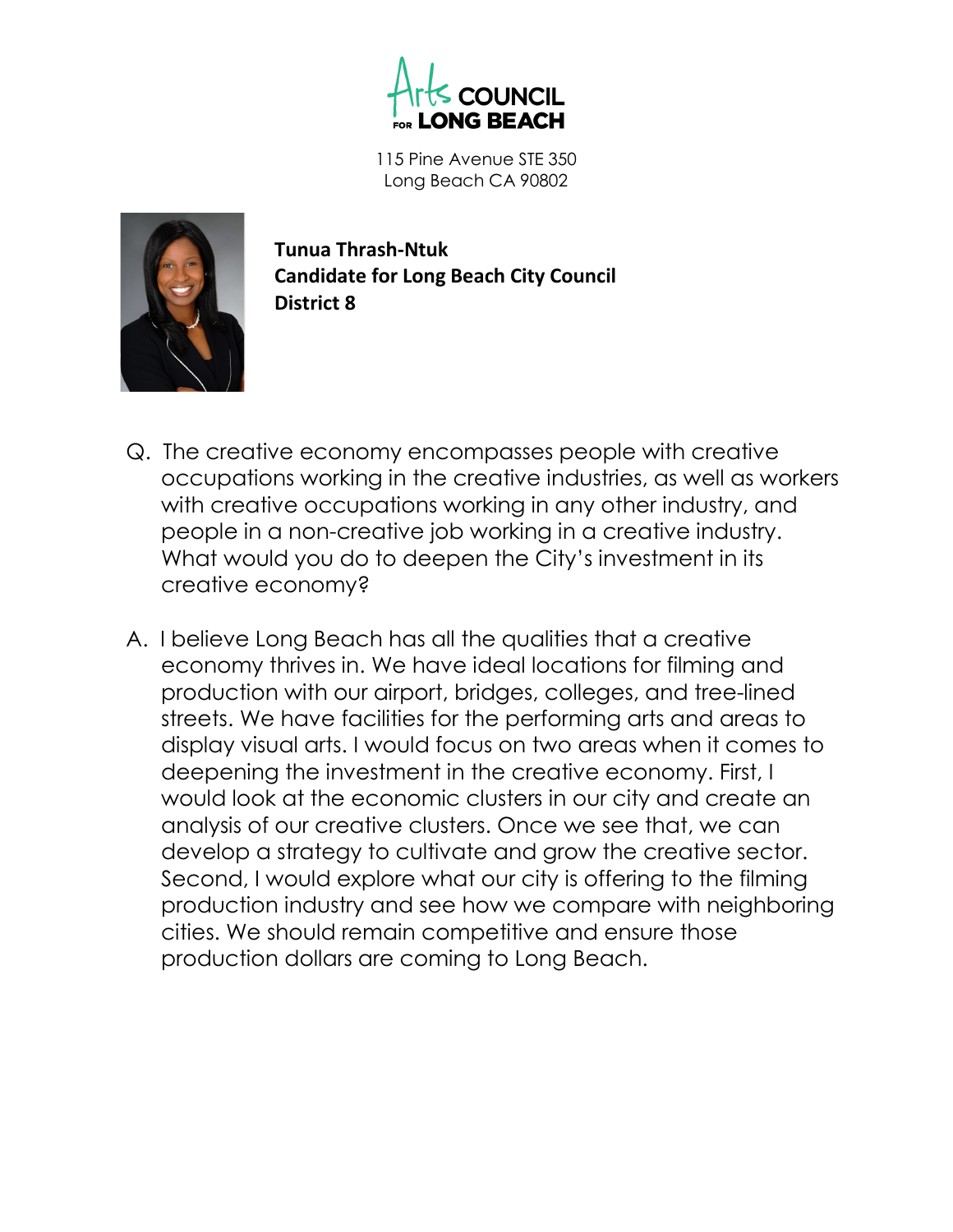

115 Pine Avenue STE 350 Long Beach CA 90802

- Q. How would you champion expansion of the City's current funding stream for local arts and culture?
- A. I believe additional funding would help our city continue its investment in a world class local art scene that attracts national and international attention and bring people to our city. I support Measure B as a way to increase funding for our visual, instrumental, and performing arts. I will also ensure our city is being held accountable for spending those dollars on what the voters authorized. I will also champion the arts in our city budgeting process by preserving the programming we have if we fall on hard times.
- Q. Ballot Measure B would increase the City's "hotel room tax" by 1% to support arts education in Long Beach schools; provide resources for Long Beach arts and cultural institutions; and pay for critical repairs and upgrades to the Convention Center. What are your views on this measure?
- A. I support Measure B and believe it is necessary to help maintain our status as a world class city and a thriving cultural center.
- Q. How can the City increase representation, diversity, and access to the arts for all?
- A. When the city is distributing resources for the arts, I want to ensure we have equity in that distribution to every part of the city. I want to see performances rotate, accessibility to ticketing opportunities, and transportation availability to get to and from venues. I also believe each city council district should have a cultural hub where presentations can be made and art can be displayed. I would also seek to encourage a district specific